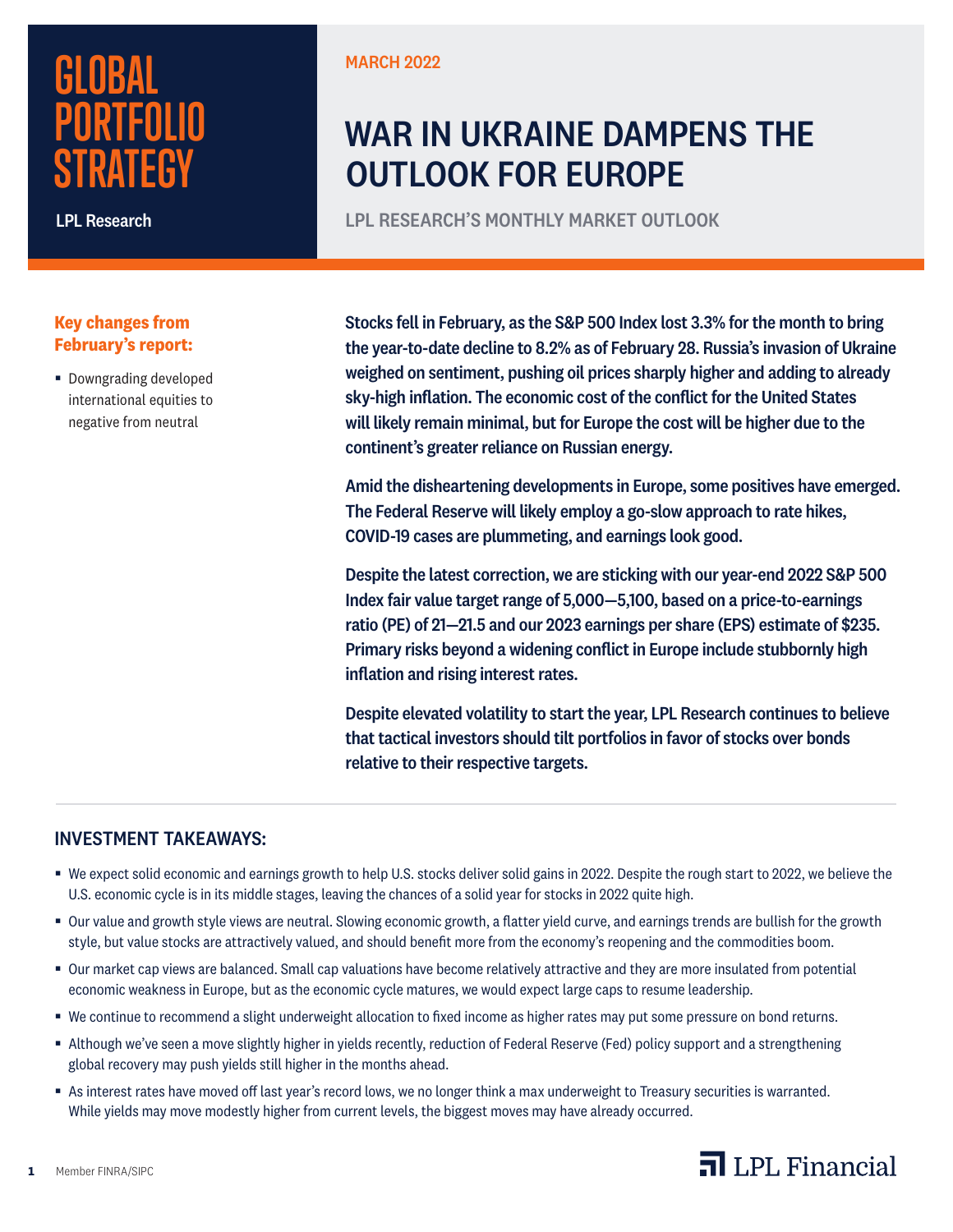### BROAD ASSET CLASS VIEWS

#### **LPL Research's Views on Stocks, Bonds, and Cash**



# OUR ASSET CLASS & SECTOR CHOICES

| <b>Equity Asset Classes</b> | <b>Equity Sectors</b>                                   | <b>Fixed Income</b>          | <b>Alternative Asset Classes</b> |
|-----------------------------|---------------------------------------------------------|------------------------------|----------------------------------|
| ■ U.S. Equities             | $\blacksquare$ Financials<br>$\blacksquare$ Real Estate | ■ Mortgage-Backed Securities | $\blacksquare$ Event Driven      |

### 2022 MARKET FORECASTS

#### **Higher Earnings Support Further Gains for Stocks**

|                                                | <b>Previous</b> | <b>Current</b> |
|------------------------------------------------|-----------------|----------------|
| 10-Year U.S. Treasury Yield                    | 1.75%-2.0%      | 1.75%-2.0%*    |
| <b>S&amp;P 500 Index Earnings</b><br>per Share | \$220           | \$220          |
| S&P 500 Index Fair Value                       | 5,000-5,100     | 5,000-5,100**  |

Source: LPL Research, FactSet, Bloomberg

All indexes are unmanaged and cannot be invested into directly. The economic forecasts may not develop as predicted.

\*As noted in our **Outlook 2022: Passing the Baton**, our year-end 2022 forecast for the U.S. 10-year Treasury yield is 1.75%-2.0%. The forecast reflects above-trend inflation, an aging demographic in need of income, higher global debt levels, and anticipated rebalancing into fixed income from equities.

\*\*As also noted in our **Outlook 2022: Passing the Baton**, our year-end 2022 fair-value target range for the S&P 500 of 5,000–5,100 is based on a priceto-earnings ratio (PE) of 20–21.5 and our S&P 500 earnings per share (EPS) forecast of \$235 in 2023.

### 2022 ECONOMIC FORECASTS

#### **Solid Growth but Slight Downside Bias**

|                         | 2021 | 2022               |
|-------------------------|------|--------------------|
| <b>United States</b>    | 5.7% | $4.0\%$ to $4.5\%$ |
| Developed ex-U.S.       | 4.6% | $3.5\%$ to $4.0\%$ |
| <b>Emerging Markets</b> | 6.5% | 4.75% to 5.25%     |
| Global                  | 5.9% | 4.25% to 4.75%     |

Source: LPL Research, Bloomberg

The economic forecasts may not develop as predicted.

All data, views, and forecasts herein are as of 2/28/22.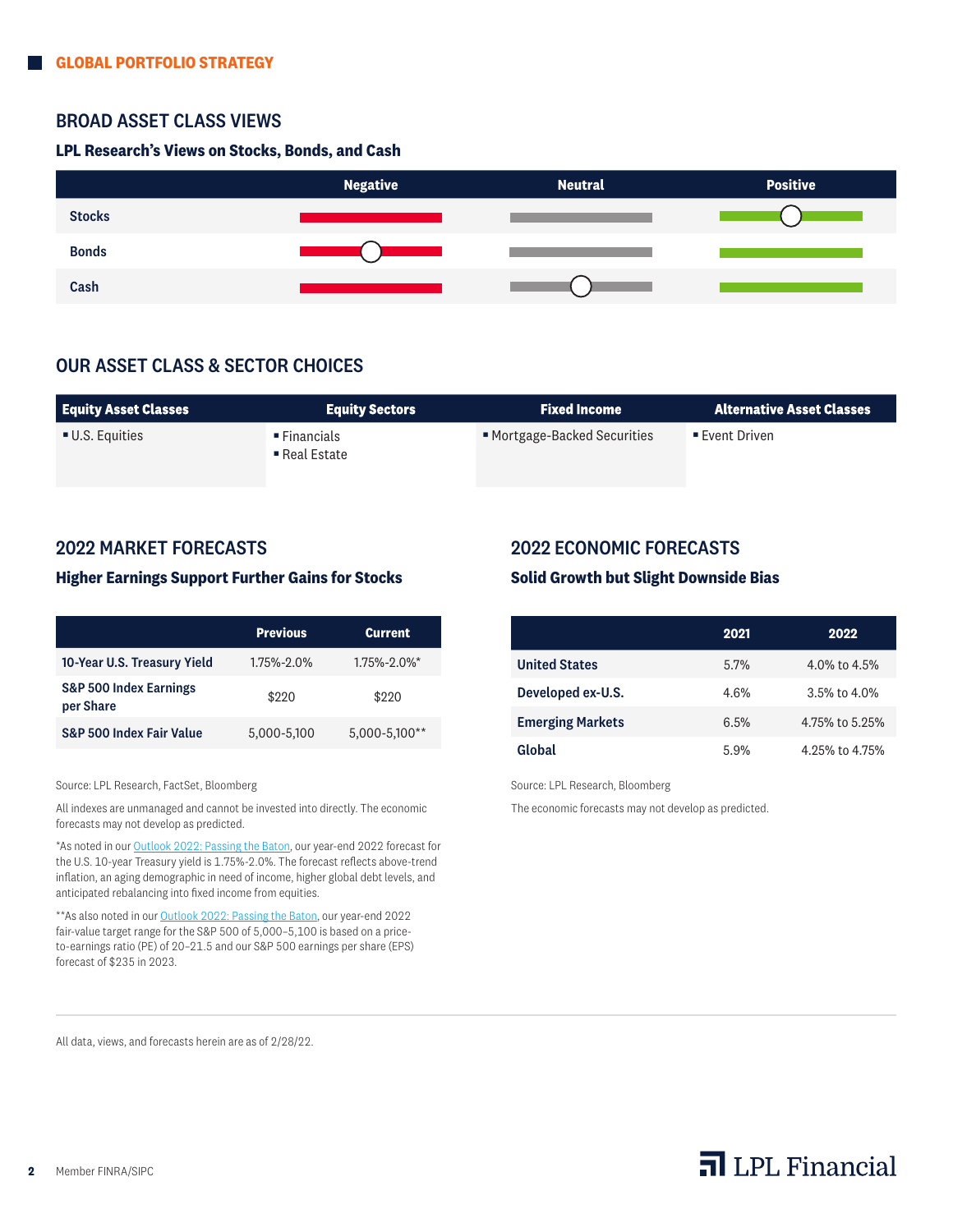# LPL RESEARCH STRATEGIC AND TACTICAL ASSET ALLOCATION COMMITTEE

#### **LPL Research Tactical Asset Allocation as of 3/1/2022**

#### **INVESTMENT OBJECTIVE**

|                                                                                                                                                                                                                                                                                                                                                                                                                                                                                                                                      | <b>Aggressive Growth</b> |                  |                   | <b>Growth</b> |                  |                   | <b>Growth with</b><br><b>Income</b> |                  |                   | <b>Income with</b><br><b>Moderate Growth</b> |                  |                   | <b>Income with Capital</b><br><b>Preservation</b> |                  |                   |
|--------------------------------------------------------------------------------------------------------------------------------------------------------------------------------------------------------------------------------------------------------------------------------------------------------------------------------------------------------------------------------------------------------------------------------------------------------------------------------------------------------------------------------------|--------------------------|------------------|-------------------|---------------|------------------|-------------------|-------------------------------------|------------------|-------------------|----------------------------------------------|------------------|-------------------|---------------------------------------------------|------------------|-------------------|
|                                                                                                                                                                                                                                                                                                                                                                                                                                                                                                                                      | TAA                      | <b>Benchmark</b> | <b>Difference</b> | TAA           | <b>Benchmark</b> | <b>Difference</b> | FAA                                 | <b>Benchmark</b> | <b>Difference</b> | TAA                                          | <b>Benchmark</b> | <b>Difference</b> | TAA                                               | <b>Benchmark</b> | <b>Difference</b> |
| <b>STOCKS</b>                                                                                                                                                                                                                                                                                                                                                                                                                                                                                                                        | 98.0%                    | 95.0%            | 3.0%              | 85.0%         | 80.0%            | 5.0%              | 65.0%                               | 60.0%            | 5.0%              | 45.0%                                        | 40.0%            | 5.0%              | 25.0%                                             | 20.0%            | 5.0%              |
| <b>U.S. EQUITY</b>                                                                                                                                                                                                                                                                                                                                                                                                                                                                                                                   | 80.4%                    | 76.0%            | 4.4%              | 69.7%         | 64.0%            | 5.7%              | 53.3%                               | 48.0%            | 5.3%              | 36.9%                                        | 32.0%            | 4.9%              | 20.5%                                             | 16.0%            | 4.5%              |
| Large Value                                                                                                                                                                                                                                                                                                                                                                                                                                                                                                                          | 12.6%                    | 11.9%            | 0.7%              | 10.9%         | 10.0%            | 0.9%              | 8.3%                                | 7.5%             | 0.8%              | 5.8%                                         | 5.0%             | 0.8%              | 3.2%                                              | 2.5%             | 0.7%              |
| Large Blend                                                                                                                                                                                                                                                                                                                                                                                                                                                                                                                          | 14.2%                    | 13.5%            | 0.8%              | 12.4%         | 11.3%            | 1.0%              | 9.4%                                | 8.5%             | 0.9%              | 6.5%                                         | 5.7%             | 0.9%              | 3.6%                                              | 2.8%             | 0.8%              |
| Large Growth                                                                                                                                                                                                                                                                                                                                                                                                                                                                                                                         | 23.4%                    | 22.1%            | 1.3%              | 20.3%         | 18.6%            | 1.7%              | 15.5%                               | 14.0%            | 1.5%              | 10.8%                                        | 9.3%             | 1.4%              | 6.0%                                              | 4.7%             | 1.3%              |
| Small/Mid Value                                                                                                                                                                                                                                                                                                                                                                                                                                                                                                                      | 10.1%                    | 9.5%             | 0.5%              | 8.7%          | 8.0%             | 0.7%              | 6.7%                                | 6.0%             | 0.7%              | 4.6%                                         | 4.0%             | 0.6%              | 2.6%                                              | 2.0%             | 0.6%              |
| Small/Mid Blend                                                                                                                                                                                                                                                                                                                                                                                                                                                                                                                      | 13.0%                    | 12.3%            | 0.7%              | 11.3%         | 10.4%            | 0.9%              | 8.6%                                | 7.8%             | 0.9%              | 6.0%                                         | 5.2%             | 0.8%              | 3.3%                                              | 2.6%             | 0.7%              |
| Small/Mid Growth                                                                                                                                                                                                                                                                                                                                                                                                                                                                                                                     | 7.1%                     | 6.7%             | 0.4%              | 6.1%          | 5.6%             | 0.5%              | 4.7%                                | 4.2%             | 0.5%              | 3.2%                                         | 2.8%             | 0.4%              | 1.8%                                              | 1.4%             | 0.4%              |
| <b>INTERNATIONAL</b><br><b>EQUITY</b>                                                                                                                                                                                                                                                                                                                                                                                                                                                                                                | 17.6%                    | 19.0%            | $-1.4%$           | 15.3%         | 16.0%            | $-0.7%$           | 11.7%                               | 12.0%            | $-0.3%$           | 8.1%                                         | 8.0%             | 0.1%              | 4.5%                                              | 4.0%             | 0.5%              |
| Developed (EAFE)                                                                                                                                                                                                                                                                                                                                                                                                                                                                                                                     | 10.4%                    | 12.0%            | $-1.6%$           | 8.9%          | 10.0%            | $-1.1%$           | 7.4%                                | 8.0%             | $-0.6%$           | 4.7%                                         | 5.0%             | $-0.3%$           | 4.5%                                              | 4.0%             | 0.5%              |
| <b>Emerging Markets</b>                                                                                                                                                                                                                                                                                                                                                                                                                                                                                                              | 7.2%                     | 7.0%             | 0.2%              | 6.4%          | 6.0%             | 0.4%              | 4.3%                                | 4.0%             | 0.3%              | 3.4%                                         | 3.0%             | 0.4%              | 0.0%                                              | 0.0%             | 0.0%              |
| <b>BONDS</b>                                                                                                                                                                                                                                                                                                                                                                                                                                                                                                                         | 0.0%                     | 0.0%             | 0.0%              | 13.0%         | 15.0%            | $-2.0%$           | 33.0%                               | 35.0%            | $-2.0%$           | 53.0%                                        | 53.0%            | 0.0%              | 73.0%                                             | 70.0%            | 3.0%              |
| <b>U.S. CORE</b>                                                                                                                                                                                                                                                                                                                                                                                                                                                                                                                     | 0.0%                     | 0.0%             | 0.0%              | 12.5%         | 15.0%            | $-2.5%$           | 31.7%                               | 35.0%            | $-3.3%$           | 50.9%                                        | 53.0%            | $-2.1%$           | 70.1%                                             | 70.0%            | 0.1%              |
| <b>Treasuries</b>                                                                                                                                                                                                                                                                                                                                                                                                                                                                                                                    | 0.0%                     | 0.0%             | 0.0%              | 5.6%          | 6.8%             | $-1.1%$           | 14.3%                               | 15.8%            | $-1.5%$           | 22.9%                                        | 23.9%            | $-1.0%$           | 31.6%                                             | 31.5%            | 0.0%              |
| <b>MBS</b>                                                                                                                                                                                                                                                                                                                                                                                                                                                                                                                           | 0.0%                     | 0.0%             | 0.0%              | 4.0%          | 4.5%             | $-0.5%$           | 10.2%                               | 10.5%            | $-0.3%$           | 16.4%                                        | 15.9%            | 0.4%              | 22.5%                                             | 21.1%            | 1.5%              |
| <b>IG Corporates</b>                                                                                                                                                                                                                                                                                                                                                                                                                                                                                                                 | 0.0%                     | 0.0%             | 0.0%              | 2.8%          | 3.7%             | $-0.9%$           | 7.2%                                | 8.7%             | $-1.5%$           | 11.6%                                        | 13.2%            | $-1.6%$           | 16.0%                                             | 17.4%            | $-1.4%$           |
| NON-CORE                                                                                                                                                                                                                                                                                                                                                                                                                                                                                                                             | 0.0%                     | 0.0%             | 0.0%              | 0.5%          | 0.0%             | 0.5%              | 1.3%                                | 0.0%             | 1.3%              | 2.1%                                         | 0.0%             | 2.1%              | 2.9%                                              | 0.0%             | 2.9%              |
| <b>TIPS</b>                                                                                                                                                                                                                                                                                                                                                                                                                                                                                                                          | 0.0%                     | 0.0%             | 0.0%              | 0.0%          | 0.0%             | 0.0%              | 0.0%                                | 0.0%             | 0.0%              | 0.0%                                         | 0.0%             | 0.0%              | 0.0%                                              | 0.0%             | 0.0%              |
| International                                                                                                                                                                                                                                                                                                                                                                                                                                                                                                                        | 0.0%                     | 0.0%             | 0.0%              | 0.0%          | 0.0%             | 0.0%              | 0.0%                                | 0.0%             | 0.0%              | 0.0%                                         | 0.0%             | 0.0%              | 0.0%                                              | 0.0%             | 0.0%              |
| Preferred                                                                                                                                                                                                                                                                                                                                                                                                                                                                                                                            | 0.0%                     | 0.0%             | 0.0%              | 0.0%          | 0.0%             | 0.0%              | 0.0%                                | 0.0%             | 0.0%              | 0.0%                                         | 0.0%             | 0.0%              | 0.0%                                              | 0.0%             | 0.0%              |
| High-Yield<br>Corporates                                                                                                                                                                                                                                                                                                                                                                                                                                                                                                             | 0.0%                     | 0.0%             | 0.0%              | 0.0%          | 0.0%             | 0.0%              | 0.0%                                | 0.0%             | 0.0%              | 0.0%                                         | 0.0%             | 0.0%              | 0.0%                                              | 0.0%             | 0.0%              |
| <b>Bank Loans</b>                                                                                                                                                                                                                                                                                                                                                                                                                                                                                                                    | 0.0%                     | 0.0%             | 0.0%              | 0.5%          | 0.0%             | 0.5%              | 1.3%                                | 0.0%             | 1.3%              | 2.1%                                         | 0.0%             | 2.1%              | 2.9%                                              | 0.0%             | 2.9%              |
| <b>Emerging Markets</b>                                                                                                                                                                                                                                                                                                                                                                                                                                                                                                              | 0.0%                     | 0.0%             | 0.0%              | 0.0%          | 0.0%             | 0.0%              | 0.0%                                | 0.0%             | 0.0%              | 0.0%                                         | 0.0%             | 0.0%              | 0.0%                                              | 0.0%             | 0.0%              |
| <b>CASH</b>                                                                                                                                                                                                                                                                                                                                                                                                                                                                                                                          | 2.0%                     | 5.0%             | $-3.0%$           | 2.0%          | 5.0%             | $-3.0%$           | 2.0%                                | 5.0%             | $-3.0%$           | 2.0%                                         | 7.0%             | $-5.0%$           | 2.0%                                              | 10.0%            | $-8.0%$           |
| For investors who have their own benchmarks, we would recommend emphasizing underweights or overweights relative to the individual benchmark at the most similar overall<br>risk level.<br>Equity benchmark style box allocations are based on lookthrough analysis of the domestic equity indexes used in our benchmark. While the indexes stay constant, style box                                                                                                                                                                 |                          |                  |                   |               |                  |                   |                                     |                  |                   |                                              |                  |                   |                                                   |                  |                   |
| allocations may drift over time.<br>Bond benchmark sector allocations are based on a look-through analysis of the major sector components of the Bloomberg Barcalys US Aggregate Bond Index.<br>Treasuries include other government related debt. MBS includes other securitized debt.<br>Abbreviations: TAA - tactical asset allocation; MBS - mortgage-backed securities; IG corporates - investment-grade corporates; TIPS - Treasury inflation-protected securities.<br>Style box allocations only include domestic allocations. |                          |                  |                   |               |                  |                   |                                     |                  |                   |                                              |                  |                   |                                                   |                  |                   |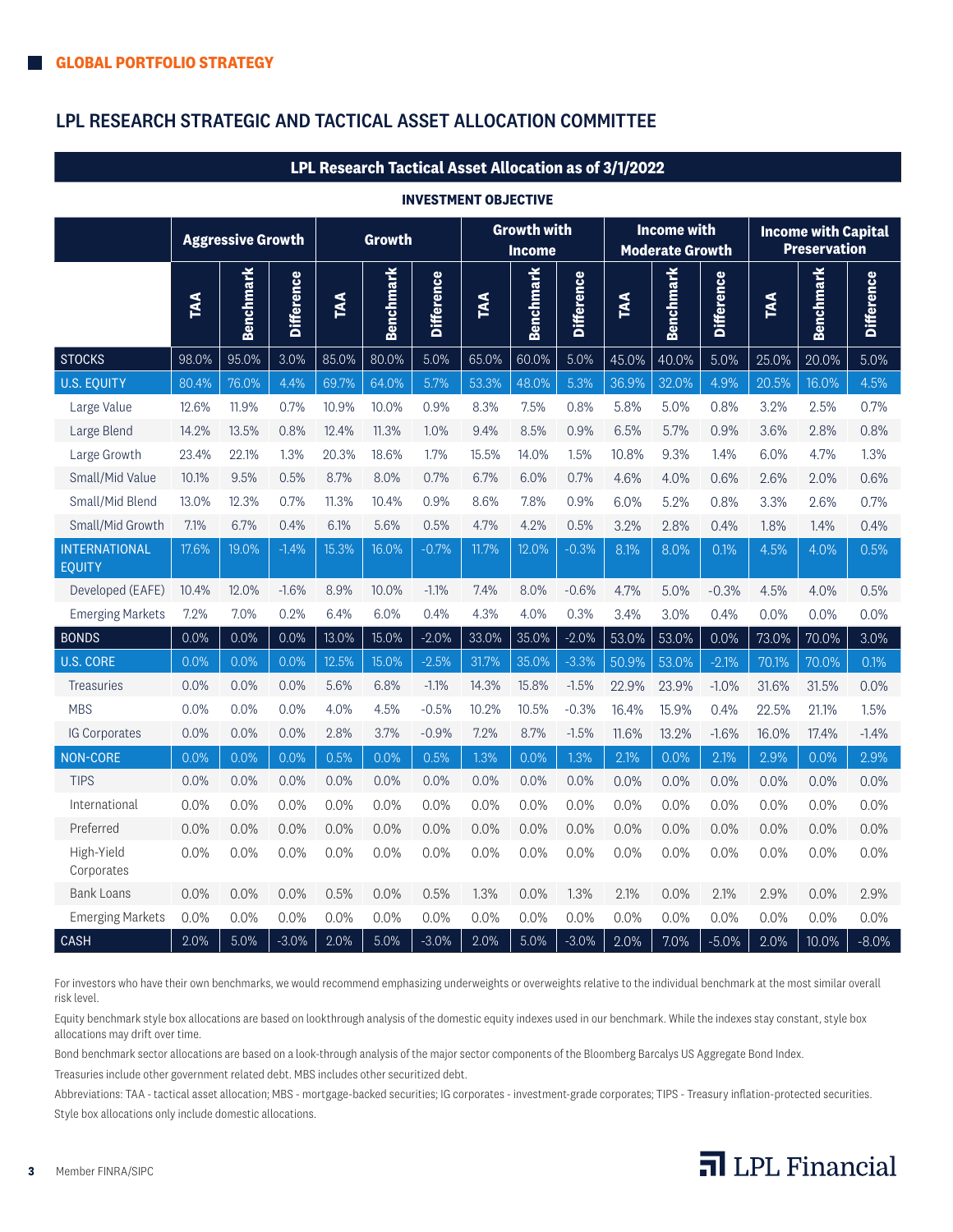### EQUITY ASSET CLASSES

#### **Maintaining Overweight to Stocks, Downgrading Developed International**

We continue to favor stocks over bonds based on our expectation for above-trend economic growth in 2022 and continued solid earnings gains, despite recent volatility around Russia's Ukraine invasion and elevated inflation, which we believe is at or very near a peak. Amid heightened geopolitical concerns, some good news has emerged in terms of the Fed likely employing a go-slow approach to rate hikes, plummeting COVID-19 cases, and a solid fourth quarter earnings season. We expect greater economic impact in Europe than the United States due to the continent's reliance on Russian energy, leading to our downgrade of developed international equities this month after having previously warmed up to European markets.

|                       | <b>Sector</b>                            | <b>Overall</b><br><b>View</b> | <b>Relative</b><br><b>Trend</b> | <b>Rationale</b>                                                                                                                                                                                                                                                                                                                                                                       |
|-----------------------|------------------------------------------|-------------------------------|---------------------------------|----------------------------------------------------------------------------------------------------------------------------------------------------------------------------------------------------------------------------------------------------------------------------------------------------------------------------------------------------------------------------------------|
| Market Capitalization | <b>Large Caps</b>                        |                               |                                 | As the economic cycle matures in 2022, the environment may become more favorable for<br>large cap companies as they typically perform better later in economic cycles. They are better<br>positioned to manage global supply chain disruptions than small caps but are more exposed to<br>weakness in Europe.                                                                          |
|                       | <b>Mid Caps</b>                          |                               |                                 | As the economic cycle matures, mid caps may see less benefit from their early cycle<br>characteristics. At the same time, we believe mid cap stock valuations are relatively attractive<br>and the merger and acquisition environment remains robust.                                                                                                                                  |
|                       | <b>Small Caps</b>                        |                               |                                 | Small cap stock valuations have become more attractive recently, merger activity remains<br>healthy, and smaller companies are relatively more insulated from economic weakness in Europe<br>than larger cap companies. However, small caps may struggle as the economic cycle matures.                                                                                                |
| Style                 | Growth                                   |                               |                                 | Slowing economic growth, a flatter yield curve, and earnings trends are bullish for the growth<br>style, but growth stocks are relatively expensive and are unlikely to benefit as much from the<br>economy's reopening as value stocks.                                                                                                                                               |
|                       | <b>Value</b>                             |                               |                                 | Still-low interest rates with flattening yield curve create difficult economic conditions for value<br>stocks. However, cyclical value stocks remain attractively valued and are benefiting from easing<br>COVID-19 pressures and the developing commodities boom.                                                                                                                     |
| Region                | <b>United States</b>                     |                               |                                 | The Russia-Ukraine conflict strengthens our conviction in favoring U.S. equities over their<br>developed international counterparts and delays the synchronized global expansion. The<br>U.S. economy is better positioned than Europe to withstand higher energy costs, particularly<br>Germany which is very reliant on Russian energy. The U.S. will benefit from safe haven flows. |
|                       | <b>Developed</b><br><b>International</b> |                               |                                 | Our downgrade of international equities reflects Europe's heavy reliance on Russian energy.<br>Germany appears to be on the cusp of a recession. Prior to the Russian invasion of Ukraine,<br>the outlook for Europe and Japan had begun to improve. We still believe a post-pandemic,<br>synchronized global expansion will be supportive but that catalyst has been delayed.         |
|                       | <b>Emerging</b><br><b>Markets</b>        |                               |                                 | Our decision to upgrade emerging market equities to neutral last month reflected our desire to<br>balance out geographic exposure and take advantage of attractive valuations. China's monetary<br>policy stimulus and fewer regulatory headlines added to the case, but the near-term outlook is<br>muddled. Some Russia spillover is certainly possible.                             |

Relative trend is an assessment of the intermediate term price trend and performance between various asset classes and sectors. For regions and styles the relative trends are compared to each other.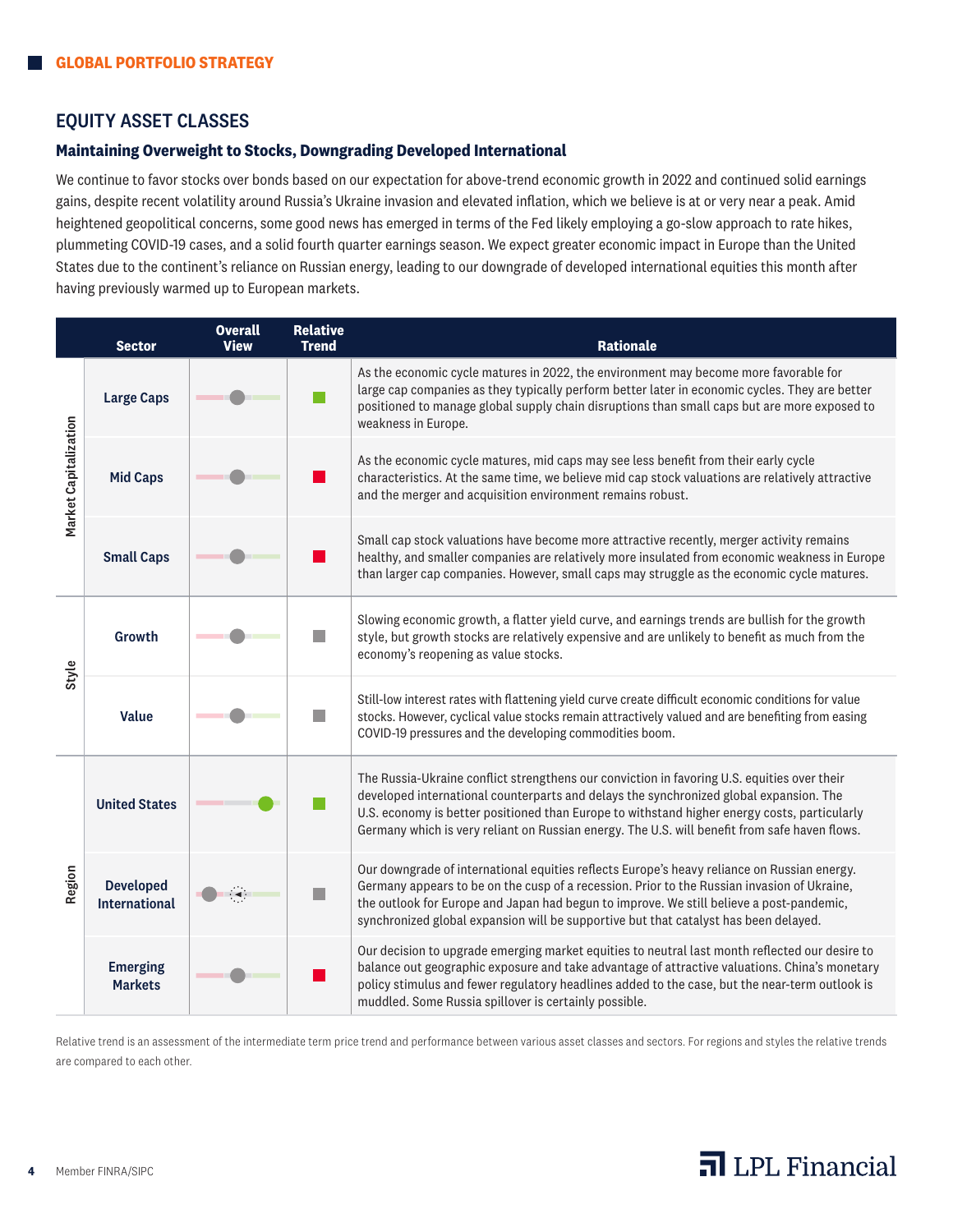## EQUITY SECTORS

#### **Surging Oil Makes Energy an Interesting Potential Short-Term Trade Idea**

We maintain a slight preference for economically sensitive "cyclical" sectors, despite recent volatility related to war in Ukraine. However, as the economic cycle matures, we believe more balance between cyclical and defensive sectors is prudent. We maintain our positive financials and real estate views and our negative views of consumer staples and utilities. The rest of our sector views are neutral, though surging oil prices make energy an interesting short-term idea for active traders and our relative trend rating is positive. Beyond energy, in the short term (1-3 months) industrials and materials appear well positioned. Over the intermediate term (3-12 months), the outlook for technology and the growth sectors looks a bit better to us overall.

|           | <b>Sector</b>                           | <b>Overall</b><br><b>View</b> | <b>Relative</b><br><b>Trend</b> | <b>S&amp;P</b><br>Wgt | <b>Rationale</b>                                                                                                                                                                                                                                                                       |
|-----------|-----------------------------------------|-------------------------------|---------------------------------|-----------------------|----------------------------------------------------------------------------------------------------------------------------------------------------------------------------------------------------------------------------------------------------------------------------------------|
| Cyclical  | <b>Materials</b>                        |                               |                                 | 2.6                   | Slower growth in China, a strong U.S. dollar, and delayed post-pandemic pickup in global<br>growth offset benefits of infrastructure spending, higher metal prices, and inflation.<br>Valuations are fair, not compelling.                                                             |
|           | <b>Energy</b>                           |                               |                                 | 3.8                   | Russian supply disruptions further tighten an already tight global supply picture.<br>Ukraine resolution could bring oil prices down sharply, a key risk, while U.S. and Mideast<br>production will likely rise in response to higher prices. Global demand is solid.                  |
|           | <b>Industrials</b>                      |                               |                                 | 7.9                   | Ongoing supply chain disruptions dampen the near-term outlook, though more<br>infrastructure spending will eventually help and reopening benefits still lie ahead.<br>Relative performance starting to improve. Fair valuations.                                                       |
|           | <b>Communication</b><br><b>Services</b> |                               |                                 | 9.7                   | A toughening regulatory environment for this digital media-heavy sector, below-<br>average estimated earnings growth in 2022, and weak technical analysis trends offset<br>increasingly attractive valuations and keep us at neutral.                                                  |
|           | <b>Consumer</b><br><b>Discretionary</b> |                               |                                 | 11.8                  | Excess consumer savings, low debt service obligations are supportive but inflation is<br>eroding purchasing power as oil surges. Relative strength has deteriorated. Not historically<br>a strong mid-cycle performer. Valuations are high despite solid earnings gains.               |
|           | <b>Technology</b>                       |                               |                                 | 28.0                  | Strong fourth quarter earnings season. Solid fundamentals and positive technical analysis<br>picture help offset the risk that higher interest rates pressure growth-stock valuations or<br>work-from-home stocks struggle post-pandemic. Interesting buy-the-dip candidate.           |
|           | <b>Financials</b>                       |                               |                                 | 11.2                  | Prospects for higher interest rates and solid loan demand in 2022, though yield curve<br>flattening and weaker European economies introduce risk. Watching technical analysis<br>signals and interest rates closely. Valuations remain attractive.                                     |
|           | <b>Utilities</b>                        |                               |                                 | 2.6                   | While safe-haven demand is helping during the market correction, our view is it is too early<br>in the economic cycle for utilities to sustain outperformance and valuations are getting rich.<br>However, green-energy spending may get a boost and interest rate risk has moderated. |
| Defensive | <b>Healthcare</b>                       |                               |                                 | 13.5                  | Our recently upgraded view reflects the maturation of the economic cycle, improved<br>technical analysis trends, and diminishing policy risk as the Build Back Better plan<br>stalls. Demographic trends offer long-term support. Valuations are attractive.                           |
|           | <b>Consumer</b><br><b>Staples</b>       |                               |                                 | 6.3                   | Better relative performance in recent pullback makes sense, but slow-growth staples<br>companies are getting squeezed by rising costs. Valuations look fair at best given mid-<br>cycle economy, though interest rate risk has moderated.                                              |
|           | <b>Real Estate</b>                      |                               |                                 | 2.6                   | Benefits of reopening, the sector's tendency to effectively manage inflation, and healthy<br>credit markets, are supportive. Bullish technical analysis trends. Defensive sectors have<br>been attracting more interest recently. Interest rate risk moderating. Fair valuations.      |

Because of its narrow focus, specialty sector investing, such as healthcare, financials, or energy, will be subject to greater volatility than investing more broadly across many sectors and companies. Relative trend is an assessment of the intermediate term price trend and performance between various asset classes and sectors.

Relative trend is an assessment of the intermediate term price trend and performance between various asset classes and sectors. For sectors each sector's relative trend is versus the S&P 500.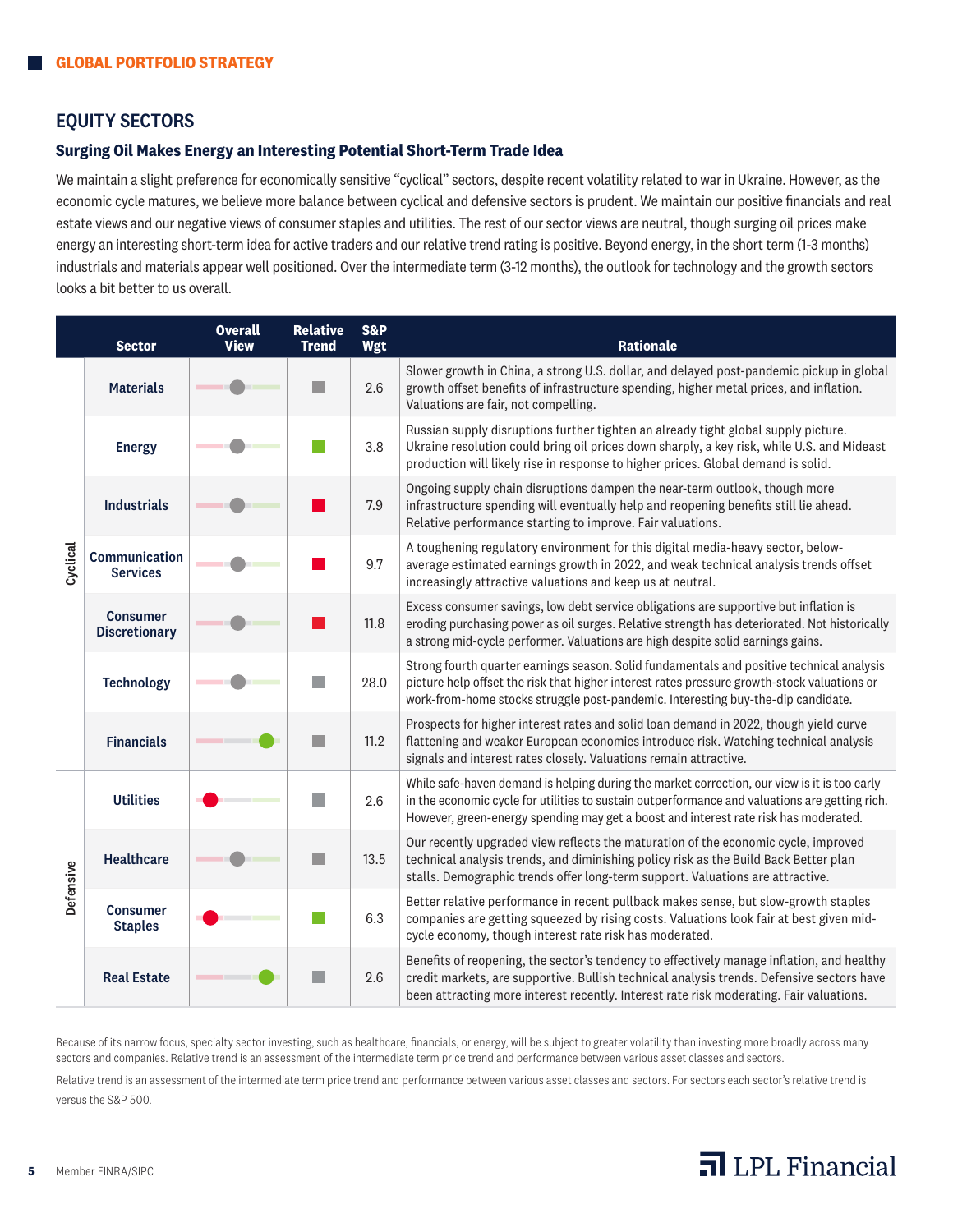### FIXED INCOME

#### **High Quality Focus with Limited Exposure to Lower Quality Bonds**

We suggest a blend of high-quality bonds with limited exposure to non-investment grade bonds in tactical portfolios. While we think the 10-year Treasury yield can end the year between 1.75%—2.00%, we think the big move higher in yields has already taken place. As such, we think it is no longer necessary to maintain a max underweight to interest rate sensitive fixed income assets. We've upgraded our view on Treasury securities to neutral. We still see some value in short-to-intermediate high quality corporate bonds, but credit spreads have little room for further tightening. For income-oriented investors willing to take on more risk, we think bank loans still make sense, where appropriate.

We favor **municipal bonds** as a high-quality option for taxable accounts, although valuations relative to Treasuries remain elevated. Additionally, for appropriate investors, **high yield municipal bonds** offer an attractive tax-equivalent yield.

|                |                                           | <b>High</b><br>Low<br><b>Medium</b> | <b>Rationale</b>                                                                                                                                                                                                                                                                                                                                                            |  |  |  |  |  |
|----------------|-------------------------------------------|-------------------------------------|-----------------------------------------------------------------------------------------------------------------------------------------------------------------------------------------------------------------------------------------------------------------------------------------------------------------------------------------------------------------------------|--|--|--|--|--|
| Positioning    | <b>Credit Quality</b>                     |                                     | Credit spreads remain elevated, but the economic outlook may be supportive.                                                                                                                                                                                                                                                                                                 |  |  |  |  |  |
|                |                                           | Short Int.<br>Long                  |                                                                                                                                                                                                                                                                                                                                                                             |  |  |  |  |  |
|                | <b>Duration</b>                           |                                     | We think marginally reducing the underweight to interest-rate sensitive assets makes sense at<br>this point in the cycle.                                                                                                                                                                                                                                                   |  |  |  |  |  |
|                |                                           | Neg.<br>Pos.<br><b>Neutral</b>      | <b>Rationale</b>                                                                                                                                                                                                                                                                                                                                                            |  |  |  |  |  |
|                | <b>U.S. Treasuries</b>                    |                                     | Yields have traded slightly higher recently but we expect them to continue to increase marginally<br>from current levels. However, we think the big move higher in yields has already happened and<br>have increased our view of Treasuries to neutral. Yield spreads to international sovereigns remain<br>attractive. Inflation breakeven rates leave TIPS fairly valued. |  |  |  |  |  |
|                | <b>MBS</b>                                |                                     | The Fed has reduced its MBS purchases, and balance sheet runoff is a potential risk this year,<br>which may put upward pressure on yields. Valuations remain full but higher yields would likely<br>attract additional yield buyers.                                                                                                                                        |  |  |  |  |  |
|                | Investment-<br>Grade<br><b>Corporates</b> |                                     | Credit environment remains supportive. Leverage metrics have increased, but cash levels are<br>high. Interest-rate sensitivity has increased. Tight credit spreads limit attractiveness although the<br>short-to-intermediate part of the corporate credit curve offers value.                                                                                              |  |  |  |  |  |
| <b>Sectors</b> | <b>Preferred</b><br><b>Stocks</b>         |                                     | Higher credit quality among the riskier fixed income options. Bank fundamentals are sound<br>overall. Can be rate sensitive but may be able to tolerate gradual increases.                                                                                                                                                                                                  |  |  |  |  |  |
|                | <b>High-Yield</b><br><b>Corporates</b>    |                                     | Valuations have grown rich versus history but fundamentals remain sound and default risks are<br>low. They may be more attractive for income-oriented investors. We believe equities have more<br>upside and high-quality options may be better diversifiers.                                                                                                               |  |  |  |  |  |
|                | <b>Bank Loans</b>                         |                                     | Economic environment is supportive and better sector mix than high yield. Higher interest rates may<br>support demand. Fewer investor protections and illiquidity of individual loans remain concerns.                                                                                                                                                                      |  |  |  |  |  |
|                | <b>Foreign Bonds</b>                      |                                     | Rich valuations, interest-rate risk, and potential currency volatility are among the negatives.                                                                                                                                                                                                                                                                             |  |  |  |  |  |
|                | <b>EM Debt</b>                            |                                     | Central banks are becoming less accommodative as inflationary pressures in emerging markets<br>are building, which provides a headwind to prices. Valuations are relatively attractive but<br>idiosyncratic risks remain. Liquidity can be an added risk during periods of stress.                                                                                          |  |  |  |  |  |

Yield spread is the difference between yields on differing debt instruments, calculated by deducting the yield of one instrument from another. The higher the yield spread, the greater the difference between the yields offered by each instrument. The spread can be measured between debt instruments of differing maturities, credit ratings, and risk. Bank loans are loans issued by below investment-grade companies for short-term funding purposes with higher yield than short-term debt and involve risk. For the purposes of this publication, intermediate-term bonds have maturities between 3 and 10 years, and short-term bonds are those with maturities of less than 3 years.

All bonds are subject to market and interest rate risk if sold prior to maturity. Bond values will decline as interest rates rise and are subject to availability and change in price. Corporate bonds are considered higher risk than government bonds but normally offer a higher yield and are subject to market, interest rate, and credit risk, as well as additional risks based on the quality of issuer coupon rate, price, yield, maturity, and redemption features. Investing in foreign and emerging market debt (EMD) securities involves special additional risks. These risks include, but are not limited to, currency risk, geopolitical and regulatory risk, and risk associated with varying settlement standards. High-yield/ junk bonds are not investment-grade securities, involve substantial risks, and generally should be part of the diversified portfolio of sophisticated investors. Municipal bonds are subject to availability, price, and market and interest rate risk if sold prior to maturity. Bond values will decline as interest rates rise. Interest income may be subject to the alternative minimum tax. Federally tax-free but other state and local taxes may apply. Mortgage-backed securities (MBS) are subject to credit, default, prepayment risk that acts much like call risk when you get your principal back sooner than the stated maturity, extension risk, the opposite of prepayment risk, market and interest rate risk.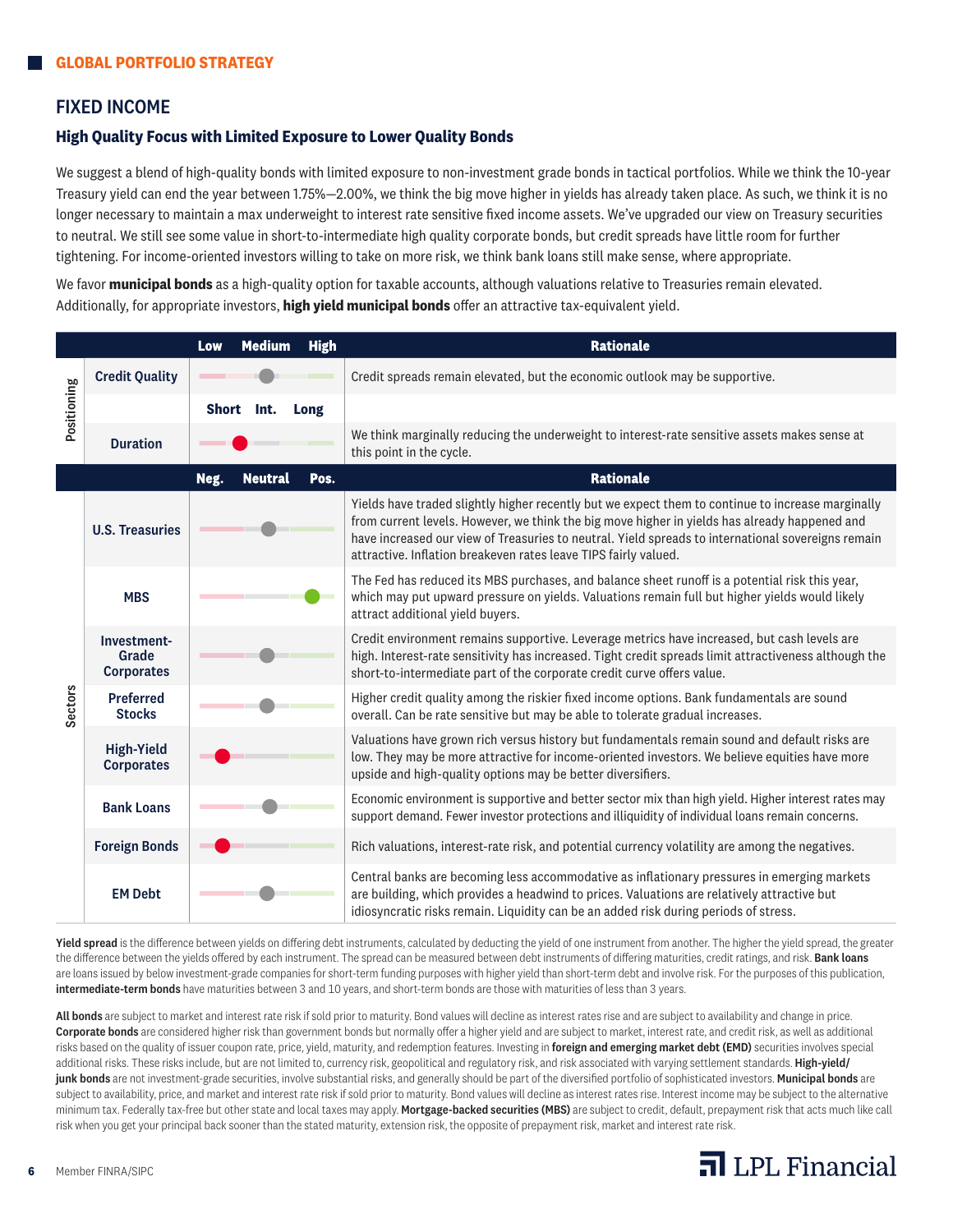### **COMMODITIES**

#### **Oil Looks like Little More than a Short-Term Trade or Russia Hedge**

Our view of **industrial metals** remains positive, as prospects for solid economic growth in the U.S. in 2022 and more infrastructure spending help offset slowing demand from China and the potential that U.S. dollar headwinds persists until the Russia-Ukraine conflict is resolved.

Our **precious metals** view is neutral, though we acknowledge the bullish technical analysis setup for gold amid heightened geopolitical threats and prefer gold to silver. Looking beyond the short term, though stubbornly high inflation may be supportive, our still-positive U.S. economic outlook and expectation for rising interest rates present headwinds for defensive assets such as gold. We maintain our slight preference for industrial metals over their precious metal counterparts.

Our positive bias on **crude oil** last month was not positive enough as oil rallied from \$88 to over \$105 over the past month due to the Russia-Ukraine conflict and potential freezing out of Russian supply as a result of sanctions. Although oil may continue higher in the event of a more prolonged conflict that further disrupts Russian supplies in an already tight global oil market, and demand had been on an upswing as COVID-19 receded, we find crude overbought and prefer to stay at neutral for fear that the geopolitical premium comes out of the price quickly. Oil does have value as a near-term hedge against Russian instability and momentum is very strong, suggesting a possible short-term trading opportunity.

## ALTERNATIVE INVESTMENTS

#### **Another Month of Protection**

Alternative investment strategies continued to provide strong downside protection during an extremely volatile month for both the equity and bond markets. Our preference for low-beta strategies that have historically acted as a way to diversify interest rate-related fixed income risk without simply adding stock-like exposure was beneficial during this environment and remains a focus going forward. These strategies include global macro, multi-strategy, equity market neutral, and our preferred solution—event driven. While these strategies all have their own characteristics, they've historically provided a risk/return profile similar to that of core fixed income, while having limited exposure to equity market movement. In contrast to core fixed income allocations, which struggle to play their traditional defensive role during periods of rising rates, these strategies may help protect portfolios in the current environment and act as a source of ballast.

We maintain a positive view on the event driven industry and our three main tailwinds for the industry—high corporate cash balances, low borrowing rates, and the private equity industry's dry powder—remain in place. A robust deal flow environment allows event driven strategies to be more selective in choosing underlying transactions and also moderates position crowding within the industry. The 2021 total volume of global merger and acquisitions is the largest in history. Ongoing risks associated with event driven strategies include the price impact of transactions failing, regulatory risk, and the potential impact of changes in the tax landscape.